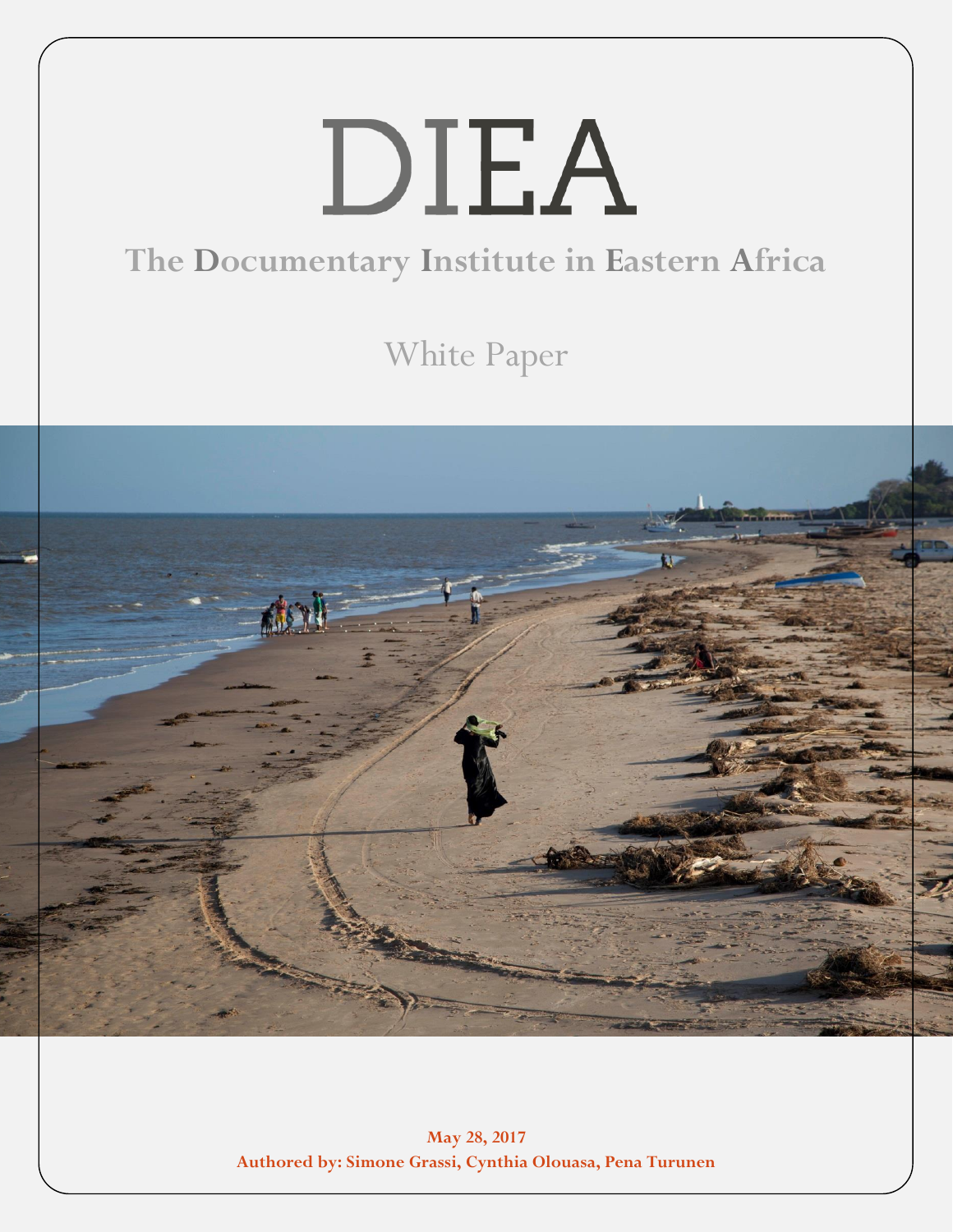# **The Documentary Institute in Eastern Africa White Paper**

# **Contents**

| <b>Executive Summary</b>                                                                                   |    |
|------------------------------------------------------------------------------------------------------------|----|
| Problems, challenges and needs necessitating the establishment<br>of a Documentary Institute in the region |    |
| The DIEA approach in a nutshell                                                                            | 6  |
| The DIEA technical solution                                                                                |    |
| <b>Business benefits</b>                                                                                   | 9  |
| Contacts                                                                                                   | 10 |

# **Attachment**

**Description of Cloud services.**

1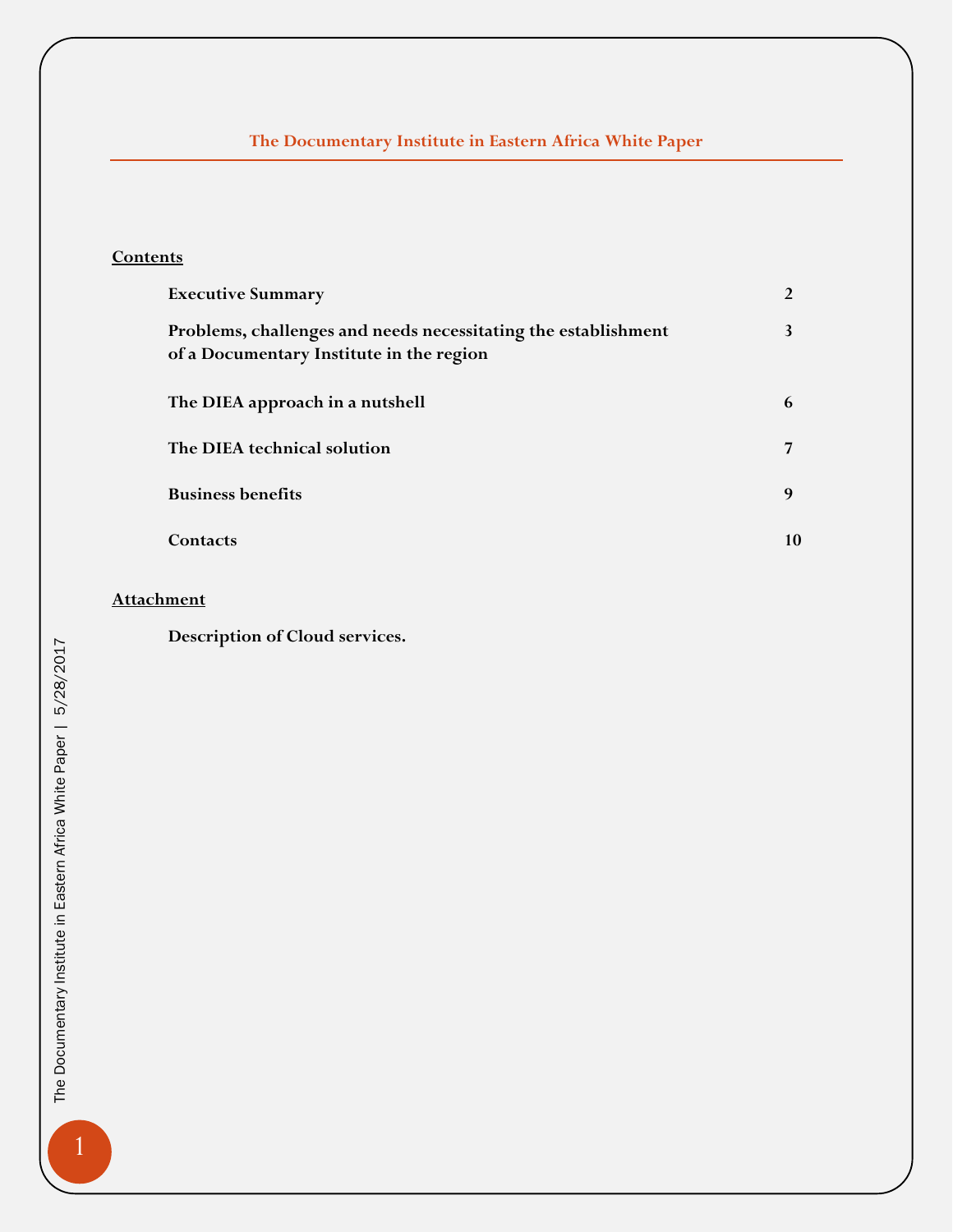# /2017 The Documentary Institute in Eastern Africa White Paper | 5/28/2017<br>N The Documentary Institute in Eastern Africa White Paper | 5/28/

# **Executive Summary**

The Documentary Institute of Eastern Africa (DIEA) has a vision of becoming a resource and production centre for local film and documentary makers as well as aspiring and/or students of film, institutions and individuals in the Eastern Africa.

Documentary film production in the Eastern African countries is affected by a general lack of resources, first of all in terms of funding, but also in terms of professional skills, and in terms of pre-and post- production facilities.

The way DIEA will approach the development of the EA documentary industry is holistic, starting from education and support for aspiring filmmakers, to networking and promotion of new productions to international and local funders, to collaborative and independent productions and finally distribution and archiving.

DIEA builds an IT infrastructure for archiving content, developing, producing and promoting new content as well as e-learning particularly for East African filmmakers in a manner that promotes, gender equality in media.

DIEA collaborates with the educational, broadcast and non-profit sectors, all of which have their own needs for the use of documentary film.

DIEA intends to play a significant role in the fast growing international and regional documentary market. As an innovative documentary film hub within the EAC, the DIEA will represent an ideal provider for major web based international distributors seeking original content produced in Africa. Communication and collaboration with companies and organizations in the IT, communications, media and educational areas will be expanded also at the regional level to give a much needed boost to the local marketplace.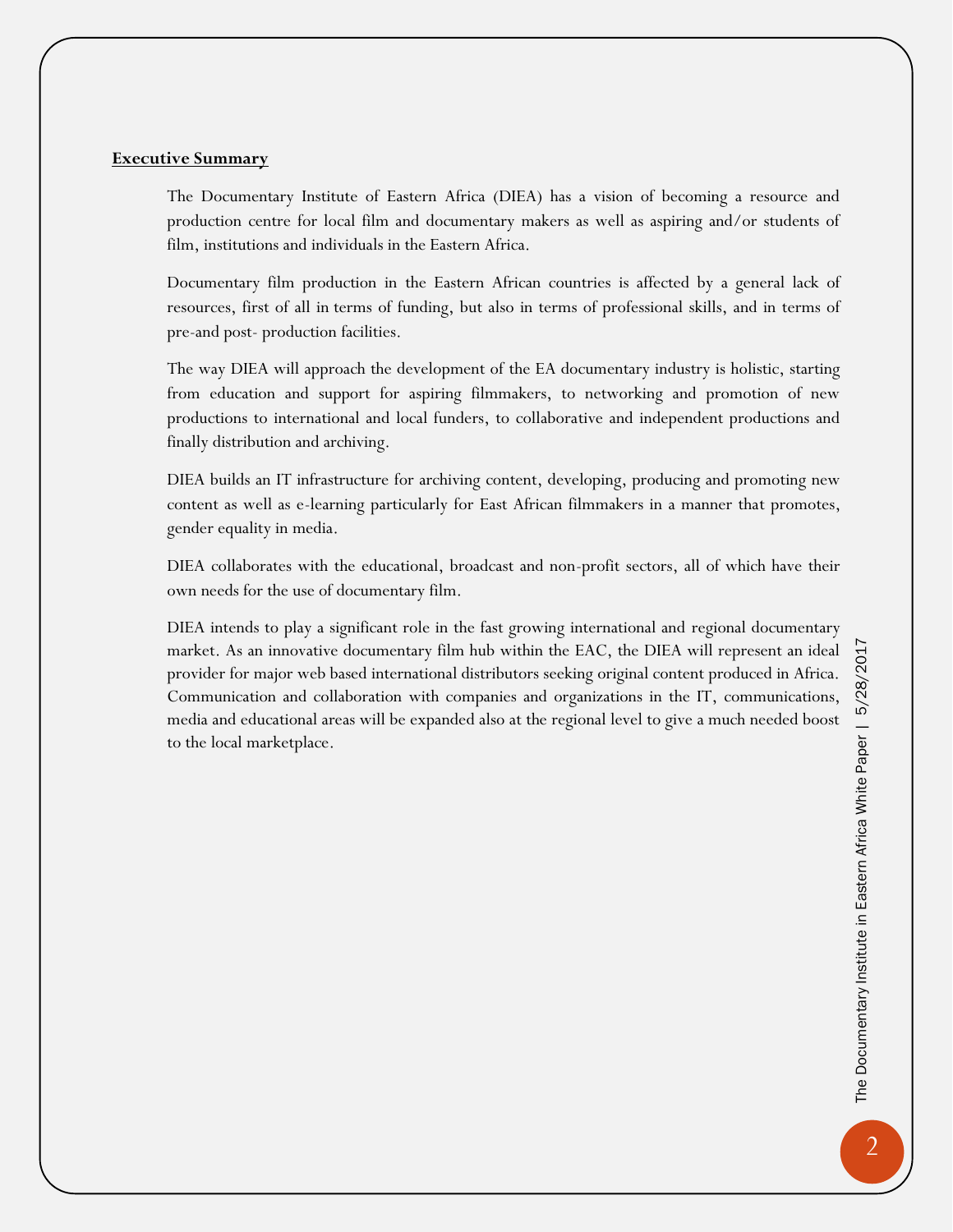# **1. Problems, challenges and needs necessitating the establishment of a Documentary Institute in the region**

# **Current situation of the Documentary Film Industry in Africa**

The Documentary Institute of Eastern Africa (DIEA) has a vision of becoming a resource and production centre for local film and documentary makers as well as aspiring and/or students of film, institutions and individuals in the Eastern Africa. The need for the establishment of such an institute is informed by various factors as highlighted in the *Report on the State of the African*  Documentary Film Industry- Executive Summary document<sup>1</sup> which notes that there is a lack of diversity and capacity in Africa's economic and social institutions as well as an inability by many African governments to invest in social development, including the cultural sector.

At the same time, the centralization and corporate control of the international news media and upheaval across film distribution avenues has resulted in the marginalization of African perspectives on many important issues. The report also puts forth the argument that production sustainability and legitimacy with local audiences are considered as two of the most important factors for achieving a global recognition for the African documentary film industry and, thus, the most effective tools to make African voices and points of view become more influential in the formulation of international discourses and representations about Africa.

Over the past few years, Kenya (and Nigeria) have witnessed the development of extremely active video film industries which offer an example of the possibilities that new technologies have created for the emergence of autonomous and sustainable media industries in the continent. However, documentary filmmaking is not yet particularly developed in neither of the two countries. Further, countries such as Uganda, Tanzania and Rwanda which are also a focus of the DIEA, the report notes that though documentary filmmaking does exist, there is a critical lack of resources for a solid and durable development of the sector. These 3 countries have also witnessed the evolution of important video industries over the past few years whose development has revitalized the media production sector and has fostered the emergence of new generations of young self-trained directors. However, until now, there is a radical disjunction between the video production sector, which generally focuses on fiction films, and the documentary film industry. In Ethiopia, documentary production is almost inexistent due to a number of reasons such as political censorship, conflict, profound economic distress, general lack of infrastructures, etc.

Another challenge faced by the Documentary Film Industry in Africa has to do with sustainability. As the report notes, there have been, and currently are, a number of initiatives on an international level to support African filmmakers in the production of documentaries for international markets, mainly outside of the African continent. The limiting factors have often been the same: initiatives with a short time span have come and gone without lasting effects; initiatives have reached only a limited number of filmmakers without creating film communities or audiences; distribution of films has been short term and limited, very often with only a few transmissions by mainly European TVstations. Few African documentaries have reached African audiences.

 $\overline{a}$ 

<sup>&</sup>lt;sup>1</sup> https://www.academia.edu/19522919/Report\_on\_the\_State\_of\_the\_African\_Documentary\_Film\_Industry\_-\_Executive\_Summary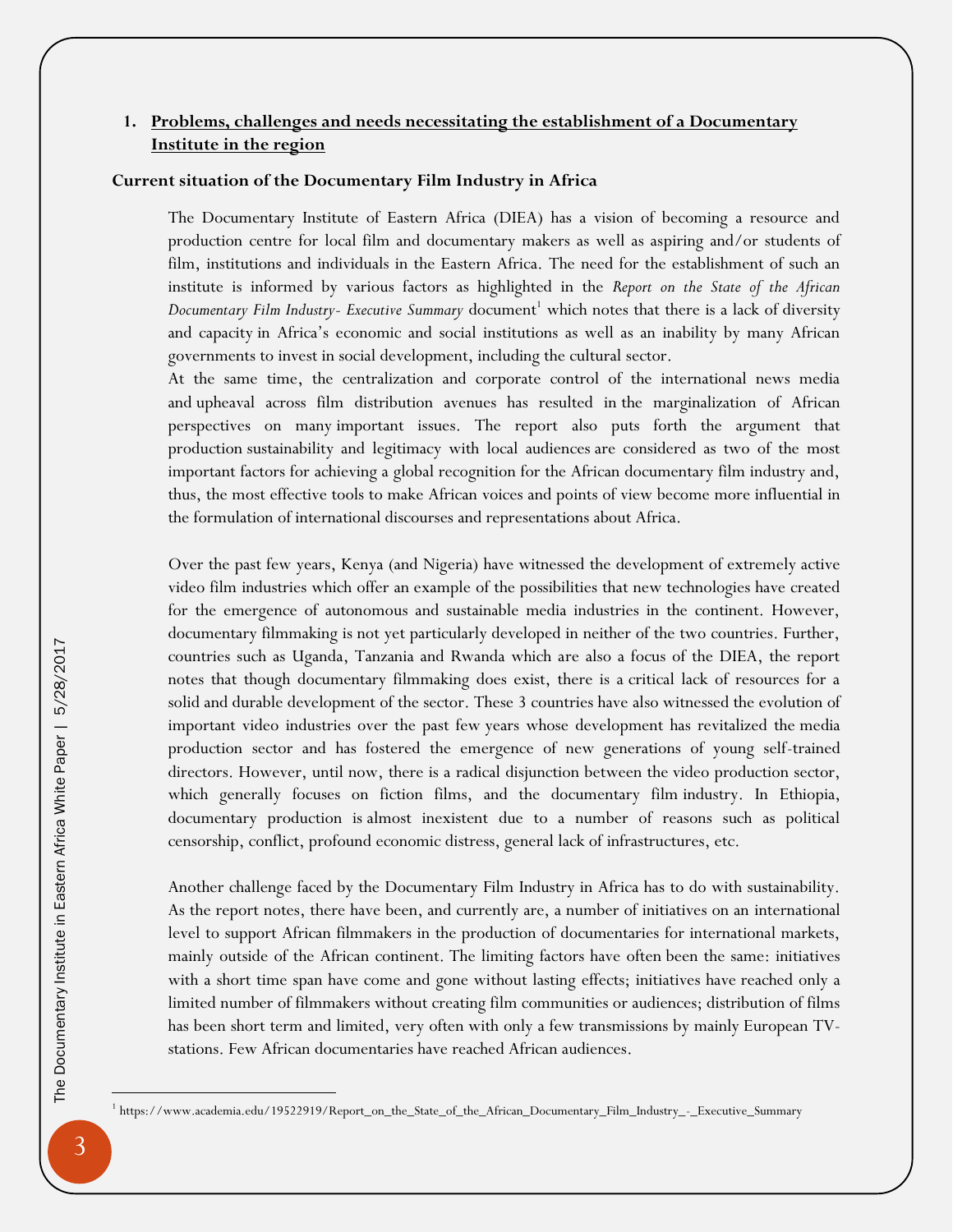#### **On Distribution**

The main problem concerns distribution and exhibition venues, since, except for a few countries such as South Africa, Egypt, Ethiopia, Algeria and Morocco, most cinema theatres in the continent have been closed down. Some countries such as Nigeria, Ghana and Kenya are witnessing the emergence of multiplex theatre halls, but these venues are focused on commercial distribution, target elite audiences and screen mainly foreign films.

Beyond funding, distribution is certainly one of the major problems affecting documentary filmmaking in Africa. The difficulties experienced by most African documentary filmmakers in making their films circulate is not only related to the infrastructural problems. It is also strictly connected to the problem of the (missing) relationship between African audiences and documentary films. In most countries, the documentary format is still considered very marginal product by both broadcasters and audiences, and directors encounter countless difficulties in getting their films screened or getting exhibitors (television channels, theatre halls or others) to actually pay for the right to screen the films.

The first and probably the most dramatic problem that an African documentary film director encounters in distributing his or her film is the relationship with local televisions. In most African countries, local television channels almost never commission films or contribute to production expenses. On the contrary, in most cases, televisions ask filmmakers to buy airtime from them in order to screen their films. The director/producer then has to sell advertising slots in order to recover the expenses. This is, for instance, the model applied in Kenya and Uganda.

#### **On the Archiving Project**

The report further notes that the general infrastructural collapse that happened in the 1980s and 1990s provoked the quasi-complete abandonment of the existing national archives, whose documents (U-matic tapes, celluloid recordings and so on) needed specific as much as expensive cares in order to be correctly preserved. While a few countries (including Kenya and Tanzania) have started initiatives of restoration over the past few years, in many cases films and other materials have been lost, creating a major problem for filmmakers who intend to use archival materials as part of their projects. This is a tragic and epic loss for the world.

#### **On Training**

Formal and well-structured film documentary training institutions are lacking in most African countries, and the existing institutions are concentrated in those countries that have a longer and more established filmmaking tradition (i.e. South Africa, Senegal, Burkina Faso, Nigeria, Ghana, Mali, Tunisia). There is no such training institution in Eastern Africa.

# **On the role of the Documentaries in advocacy**

The authors of the report believe that culture itself is a value to support. That supporting nonfiction/documentary storytelling is a path to reinforcing freedom of expression and a more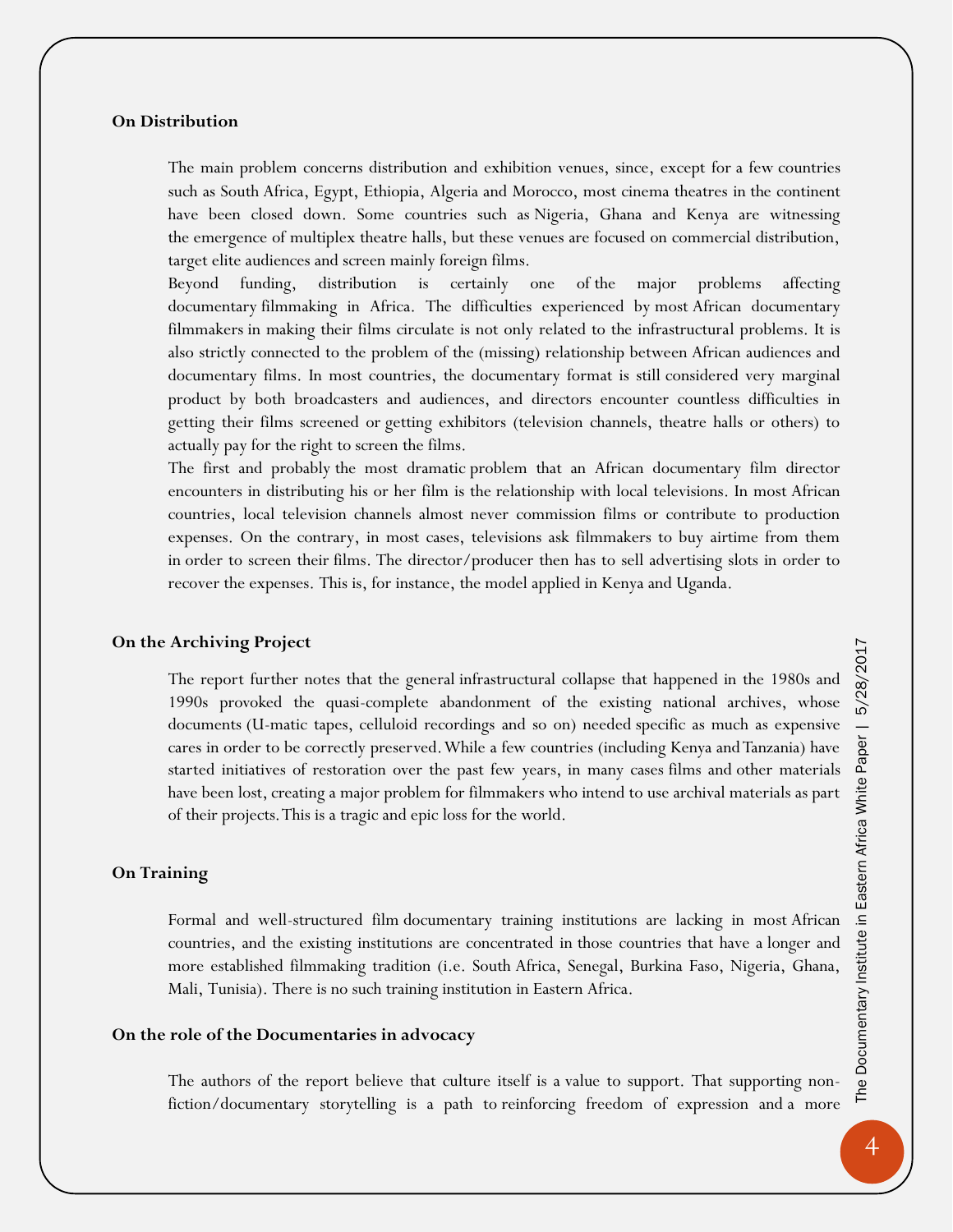vigorous citizenship. That creating points of entry for engagement results not only in audiences but in the potential to create movements, and in recognition of the enormous capacity, talent and creativity that exists across the continent and that is struggling to manifest itself. In this sense, then, documentary filmmaking can be seen as a tool for democracy and, in the same vein, the support of indigenous documentary film production and dissemination can be considered as a way to promote and consolidate locally-generated processes of social and political democratization.

# **Summary of needs/challenges of the Documentary Film Industry in Kenya (hence the need for the DIEA)**

Based on the very comprehensive report*,* the documentary film production is still everywhere (including the Eastern Africa countries) affected by a general lack of resources, first of all in terms of funding, but also in terms of professional skills, and in terms of pre-and post- production facilities. The data provided above allows for some general conclusions. Documentary filmmaking in Africa has great potential and can undoubtedly have a highly influential role in positively influencing local social and cultural transformations in the future. The present situation of the documentary film industry is, however, complex and requires strategic interventions innumerous fields. The reports highlight the following areas as priority targets for intervention:

- 1) Production funding;
- 2) Training in all aspects of the filmmaking process, but primarily in project elaboration, scriptwriting and post-production;
- 3) Audience building;
- 4) Distribution, particularly in what concerns local television policies toward local productions and international satellite televisions' attitude toward African productions;
- 5) Policy making, in relation to copyright, film distribution and television production.

The DIEA would concentrate on points 1-4 and to a larger extent, point 5.

The report further highlights that the documentary filmmaking in Africa is affected by a number of contingent deficiencies which slowdown its development. The DIEA could contribute towards the reduction of these deficiencies. Some of these deficiencies include:

- 1) Lack of pre-production in-depth research on film topics (related to lack of funding);
- 2) Lack of professionally trained documentary film critics able to introduce local audiences to the best of local and international documentary filmmaking;
- 3) Lack of training in project writing, which makes the access to international funding particularly hard for African filmmakers
- 4) Well-structured and innovative distribution models, able to make the reality of African informal economies and the dream of economically sustainable film production enterprises meet, need to be invented and implemented through creative solutions.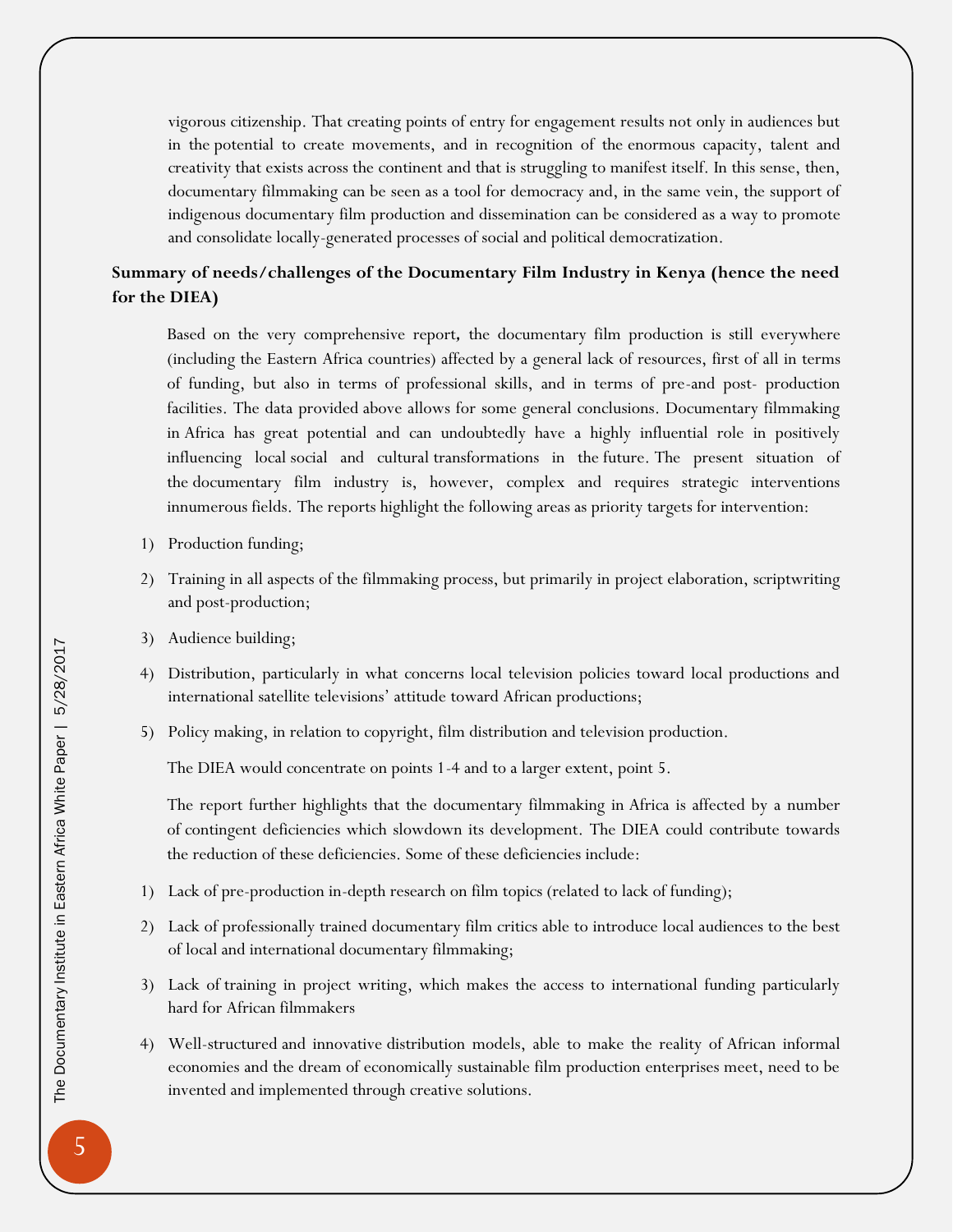# **2. The DIEA approach in a nutshell**

The way DIEA will approach the development of the EA documentary industry is holistic, starting from education and support for aspiring filmmakers, to networking and promotion of new productions to international and local funders, to collaborative and independent productions and finally distribution and archiving.

We believe that the players in the industry should not work in silos, but actively seek networking. It is obvious that non-collaboration is a big factor behind the previous failures. As hinted at in the report, several initiatives in supporting the filmmaking industry Africa-wide or regionally have failed when funding from the EU, UN or other donors has ceased. The founders of the initiatives have also failed to seek enough synergy from other actors. Artificial and real divisions exist between West, East and South Africa caused by, among others, language, distance, access to information and regional politics.

DIEA takes an approach of transparency and sustainability from the start. The initiative will not depend on a single or a few funders, but brings healthy business thinking to the creative and artistic sector. This strategy does not mean competition with other initiatives, but synergy benefits of joint efforts for the growth of the documentary industry. For instance in the educational sector the big online distributor Kanopy is not seen as a competitor with their African Studies film section. Instead, the content DIEA produces and distributes with university partners can be syndicated with Kanopy and other such distributors. The Pan African online film platforms in development such as mahala.tv and Mokolo Projects have similarities with DIEA planned activities but are seen as potential collaborators.

DIEA collaborates with the educational, broadcast and non-profit sectors, all of which have their own needs for the use of documentary film. In education, documentary filmmaking skills serve visual researchers, professors, lecturers and students. In broadcast industry the 30 min. and feature length documentary format is the flagship of factual production department, with increasing audience numbers of demanding prime time quality documentary content as an alternative to daytime light entertainment. In the non-profit sector, documentary can serve in campaigning, awareness, advocacy and fundraising. The founders of DIEA combine decades of experience in all the three sectors.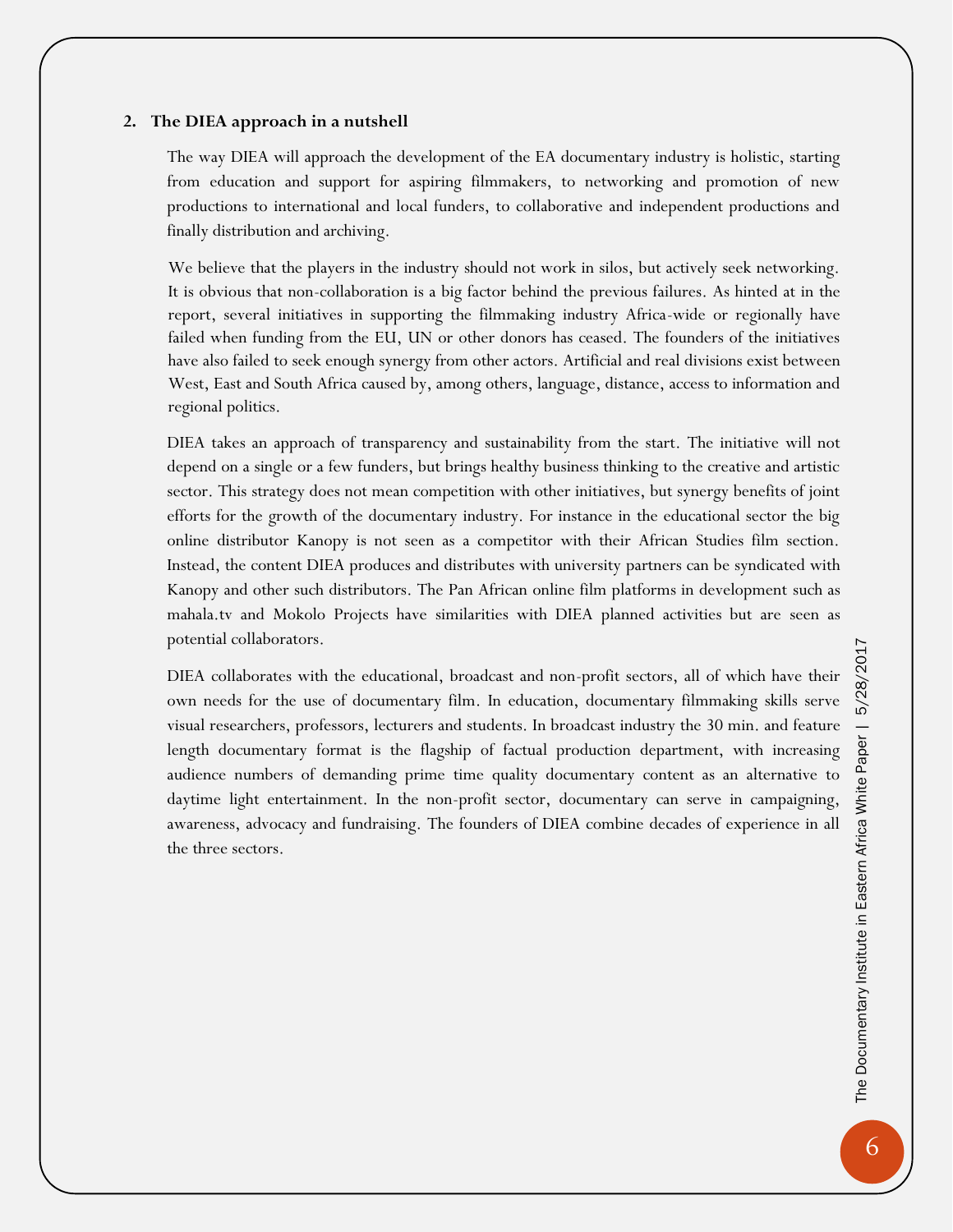# **3. The DIEA technical solution**

DIEA builds an **IT infrastructure** for archiving content, developing, producing and promoting new content as well as e-learning particularly for East African filmmakers in a manner that promotes, gender equality in media.

The DIEA IT Infrastructure consists of two main structures: **The Cloud Platform** and **The Web Portal**



7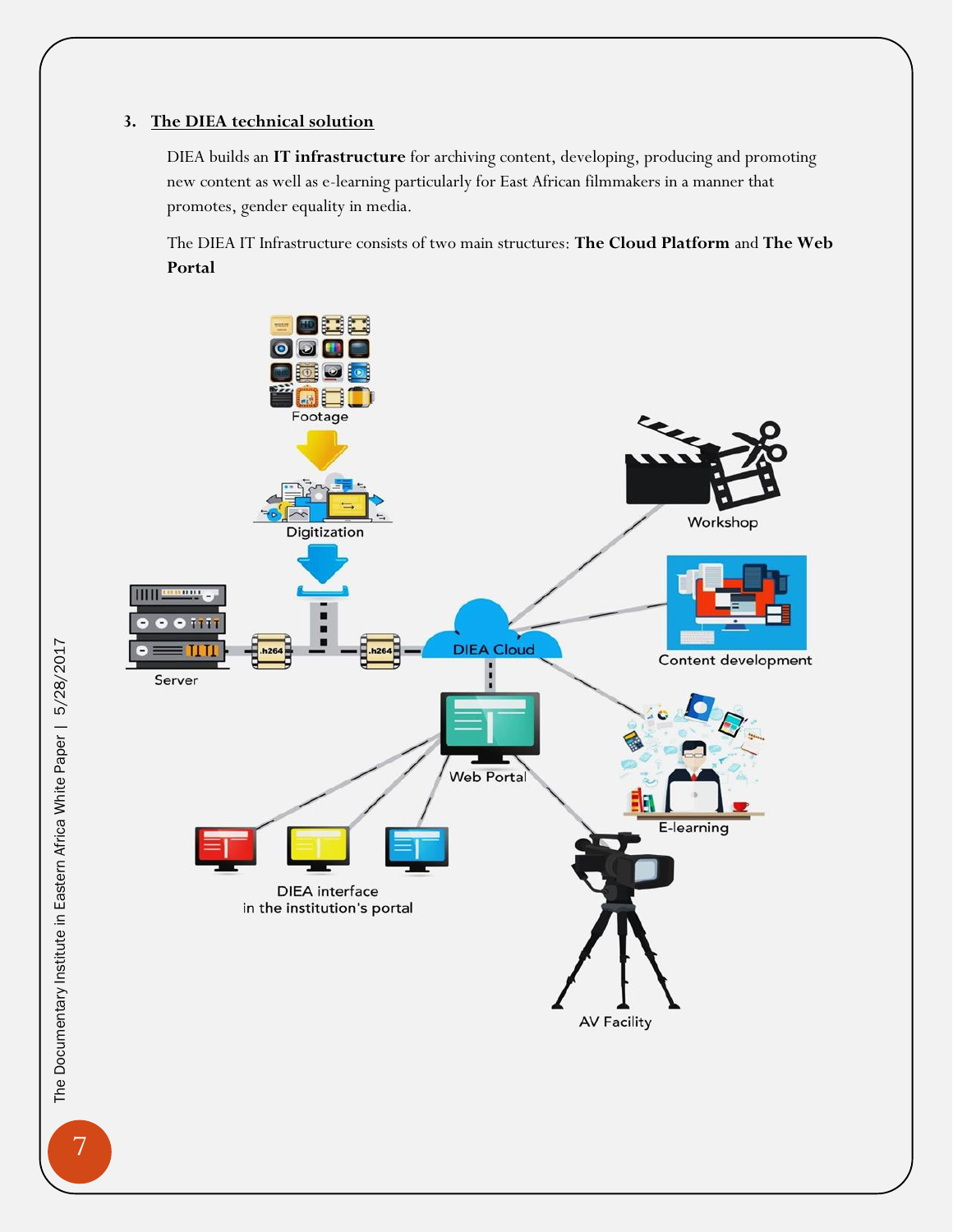The **Cloud Platform** serves as a database for:

● **Archiving** - *material/footage* (access: rights owners/producers, researchers and broadcasters)

Pre-production - a working space for content development, promotion, funding pitching and networking activities (access: producers, filmmakers to their dedicated project space)

**Production -** a virtual workshop for the production of documentary films and multimedia content. (access: producers, editors, researchers, universities and filmmakers to their dedicated project space)

**Education -** an e-learning platform for training activities within the university network and BIEA webinars (access: researchers and students)

# **The Web Portal**

**The Web Portal** is built on a CMS (Content Management System) consisting of a dedicated **Front-end**, visible online to all users, and a **Back-end** visible to administrators and portal's managers.

# **Front-end**

**The Front-end** is structured as a **Video Gallery** where the content is organized into categories and subcategories. Content is catalogued with metadata to facilitate identification and research within the archive. There are different levels of access and pricing of the content according to user and client ( commercial, research, education, non-profit ), including open source, pay-per-view, subscription etc.

# **Front-end dedicated to other related portals**

The DIEA allows associated client and partner entities (museums, archives, universities etc.) to host a dedicated Video Gallery on their own website. The gallery is published in the associated entity's portal via a link leading to a dedicated URL, the domain name of which is decided by the entity. The graphic interface, content management and distribution are provided by the DIEA.

# **AV Production Facility, Seminar and Event Spaces**

At the Front-end The DIEA also publishes the online reservation system for the AV Production Facility, for the adjacent Seminar and Event Spaces at BIEA Nairobi.

# **Back-end**

**The Back-end** is the file management interface within the **Web Portal**. It allows to name, post, tag and publish video files. Access of the Back-end is limited to DIEA administrators.

# **For more information about cloud based solutions see Appendix 1**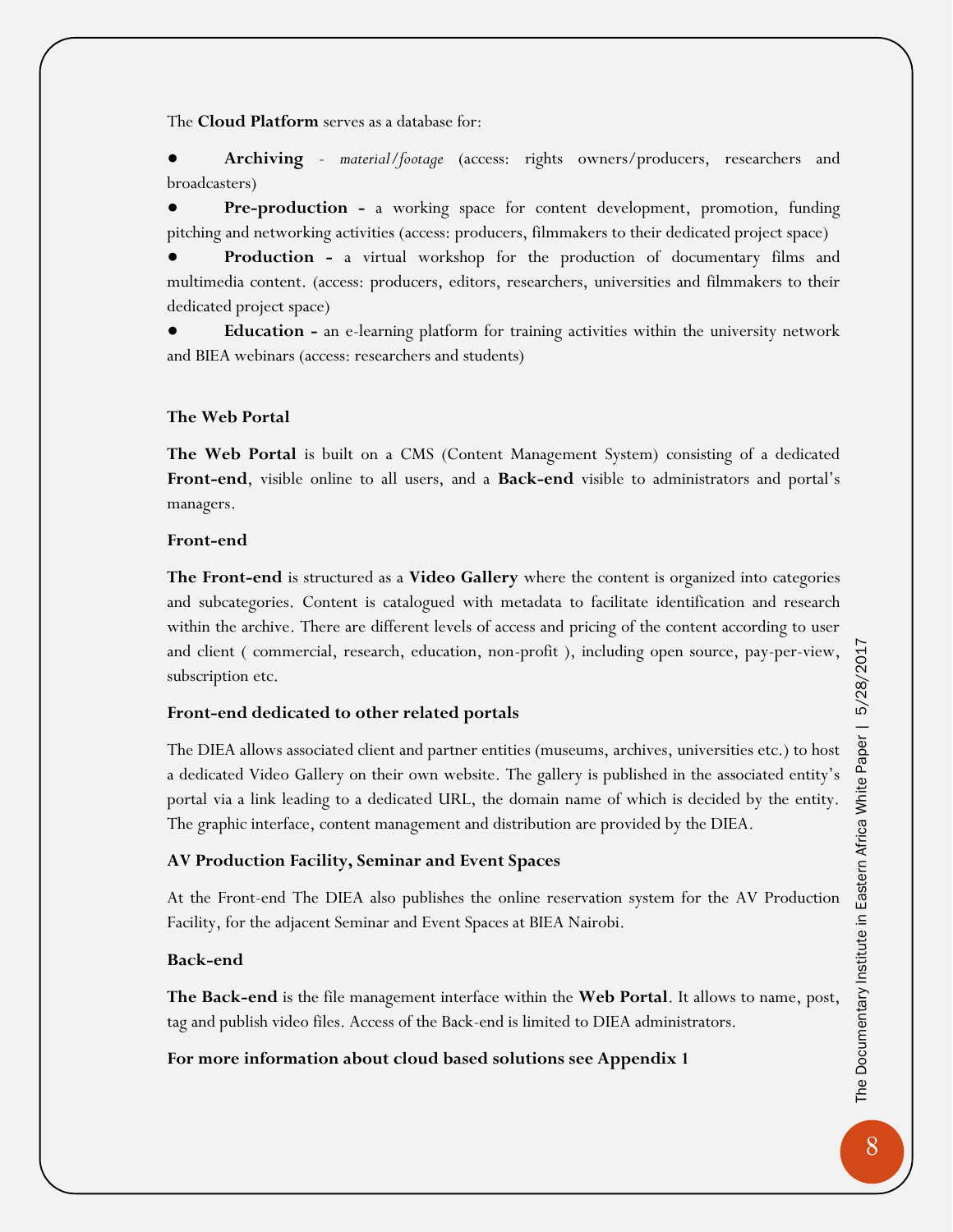#### **4. Business benefits**

African Politics & Policy magazine in 2016 stated: *Generating US\$4.2bln and 547,500 jobs the rapidly growing sector of cultural and creative industries (CCI) in Africa is believed to be on the verge of becoming one of the major drivers of the sustainable development and economic growth in the continent.* 

Indiewire magazine wrote in 2017 about the surge in sales of documentaries driven by a strong demand from the highly competitive SVOD companies—Netflix, [Amazon,](http://www.indiewire.com/t/amazon/) Hulu etc. The continuing hunt by theatrical buyers also opens up new opportunities in this sector. This increasing number of active buyers for documentary films suggests that there's an enthusiasm for independent nonfiction cinema today, and that includes documentaries from Africa.

DIEA intends to play a significant role in this fast growing market. As an innovative documentary film hub within the EAC, the DIEA will represent an ideal provider for major web based international distributors seeking original content produced in Africa. Communication and collaboration with companies and organizations in the IT, communications, media and educational areas will be expanded also at the regional level to give a much needed boost to the local marketplace.

In addition to documentary production and distribution, DIEA expects to generate revenue streams from training and industry events as well as digitization and footage sales of archival collections in collaboration with museums, archives and private content owners in East Africa.

Hivos report<sup>2</sup> on the status of the creative economy in East Africa states: A holistic approach bringing *together the government, the private sector, the media, development partners and industry players will certainly contribute to a vibrant and creative and cultural industry in East Africa. The creative and cultural industries require enablers willing to create platforms that increase the sector's impact in the region and improve the livelihoods of many people dependent on the sector.*

At DIEA we see ourselves the kind of enabler in the documentary industry that Hivos calls for. To the contributing players we add the educational sector. Skills training and educational distribution are among the critical needs for the growth of the documentary industry and for the enhancement of the professionalism, visibility and reach of the individual filmmakers.

 $\overline{a}$ 

<sup>2</sup> https://www.hivos.org/sites/default/files/ubunifu\_report\_1.pdf